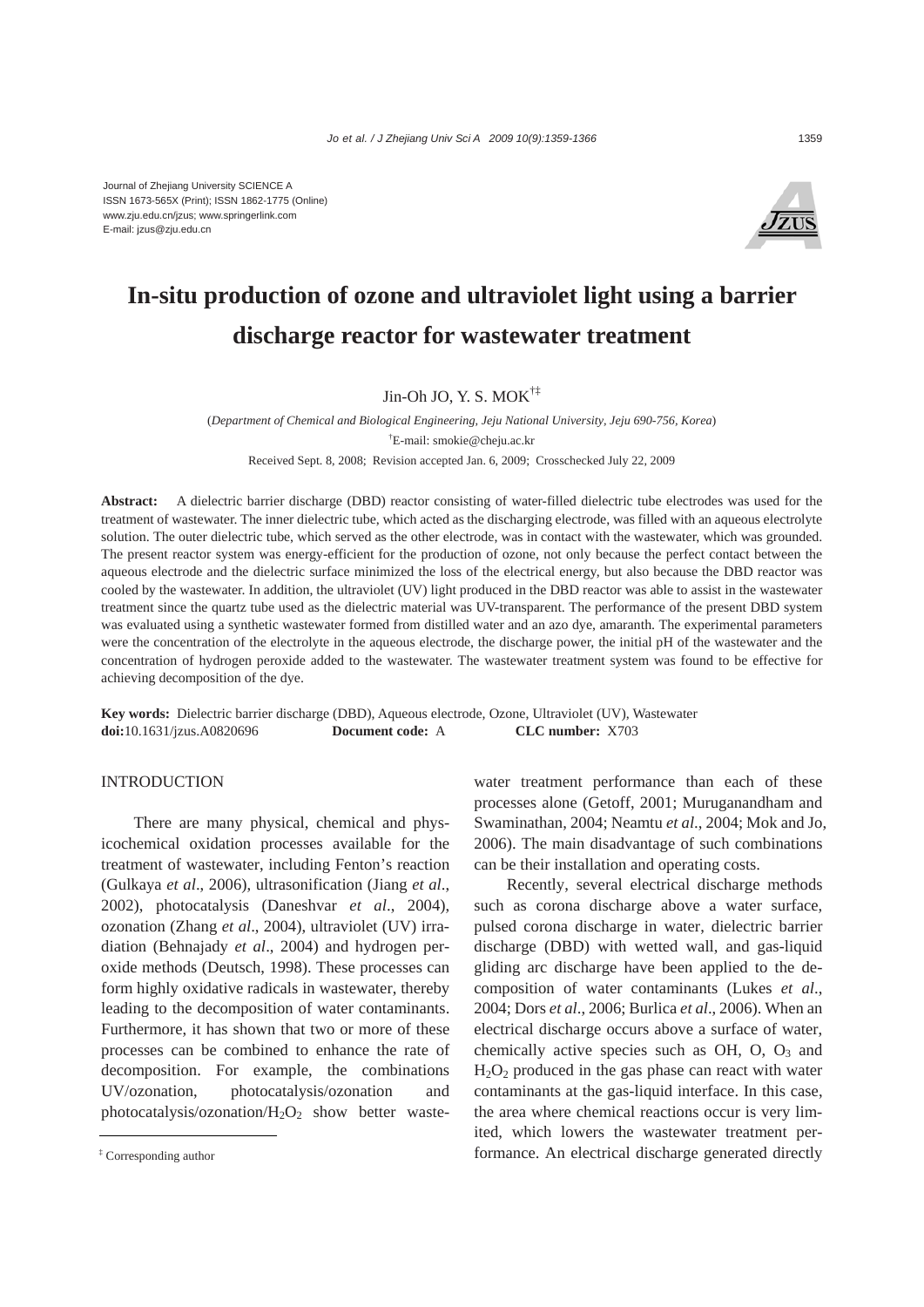in water by submerging both high-voltage and ground electrodes may be more effective in terms of wastewater treatment performance, because chemically active species are formed in the water phase where the contaminants exist. Other physical effects such as UV light and overpressure shockwave can also be used for the decomposition of the contaminants (Lukes *et al*., 2004). However, this kind of electrical discharge generated in water may not be suitable when the conductivity of wastewater is high.

In this work, we investigated a wastewater treatment method using both ozone and UV light produced by the DBD. The DBD reactor consisted of two coaxial quartz tubes with different diameters. The inner tube, which acted as the discharging electrode, was filled with an aqueous electrolyte solution, and was connected to alternating current (AC) high voltage. The DBD reactor was submerged in wastewater that was grounded. In this case, the wastewater acted not only as an electrode but also as the cooling medium of the DBD reactor. The main merit of this DBD system is in-situ production of reactive species like ozone and UV light available for the decomposition of water contaminants (Mok *et al*., 2007). The performance of this DBD system was evaluated using a synthetic wastewater. The model water contaminant was an azo dye, amaranth. In this system, the contaminant can be decomposed by two pathways, i.e., DBD-induced ozonation and photolysis. The quartz tube used as the dielectric material is transparent to UV, and accordingly the wastewater can absorb the photons produced in the DBD reactor. The ozone-containing gas formed in the DBD reactor was transferred to the wastewater using a porous gas diffuser, greatly increasing the gas-liquid interfacial area. The electrolyte in the aqueous solution filling the inner quartz tube was sodium chloride. The effects of the electrolyte concentration on the discharge power and ozone generation were examined. The experimental parameters affecting the wastewater treatment performance were the voltage applied to the discharging electrode (or the discharge power), the initial pH of the wastewater, and the concentration of hydrogen peroxide added to the wastewater.

#### **EXPERIMENTS**

Fig.1 shows a schematic diagram of the ex-

perimental apparatus used for the treatment of wastewater. The DBD reactor was made from two quartz tubes with different diameters, which were arranged coaxially. A cross-sectional view of the DBD reactor is shown in Fig.2. The inner quartz tube (outer diameter: 13 mm, thickness: 0.7 mm) was filled with aqueous electrolyte (sodium chloride) solution to which AC high voltage was connected. The DBD reactor was submerged in the grounded wastewater, and the surface of the outer quartz tube (outer diameter: 23.7 mm, thickness: 1.4 mm) was in perfect contact with the wastewater. In this case, the wastewater functioned as the ground electrode while the aqueous electrolyte solution in the inner quartz tube acted as the discharging electrode. The concentration of sodium chloride used as the electrolyte was varied up to 50 g/L. In one experiment, a 9.5-mm copper rod instead of the aqueous electrolyte solution was used as the discharging electrode to compare the discharge characteristics.



**Fig.1 Schematic of the experimental apparatus**



**Fig.2 Cross-sectional view of the DBD reactor**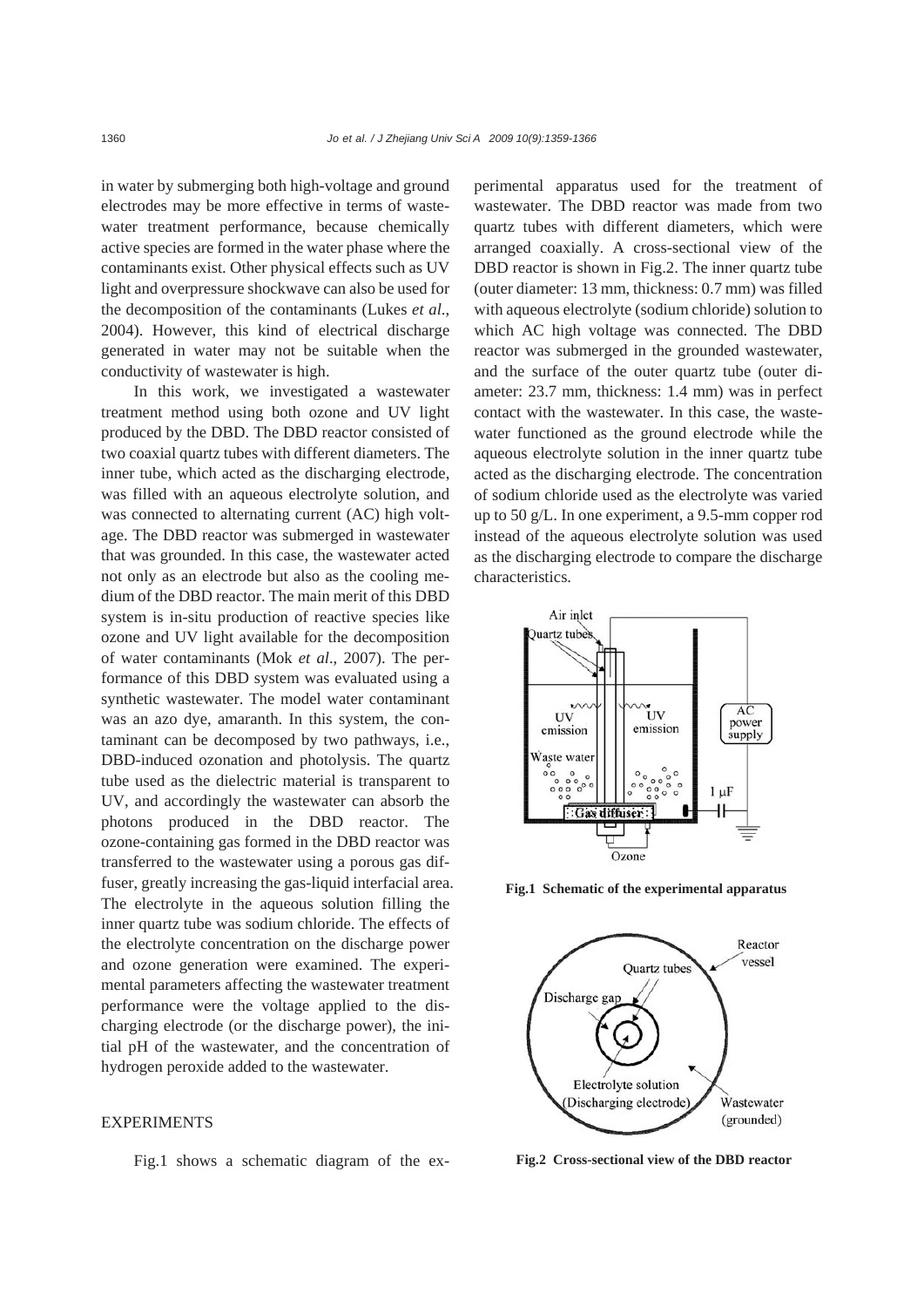Dry air of 6 L/min flowed through the space between the inner and outer quartz tubes, where the electrical discharge occurred when high voltage was applied. The electrical discharge produced various reactive species (mainly ozone) and UV light. The vessel containing the wastewater was 90 mm in diameter. The model water contaminant was amaranth  $(C_{20}H_{11}N_2Na_3O_{10}S_3,$  Sigma-Aldrich Co.), dissolved in distilled water. The molecular structure of amaranth is given in Fig.3. The volume of the synthetic wastewater prepared as above was 500 ml, and the concentration of the water contaminant was 25 mg/L. The ozone-containing gas from the DBD reactor was well dispersed in the wastewater using a porous gas diffuser. The depth of the synthetic wastewater in the vessel was 100 mm, but it increased slightly to 105 mm due to the gas bubbles produced when the ozone-containing gas was transferred to the synthetic wastewater. As the wastewater itself functioned as the ground electrode, the length over which the electrical discharge occurred was 105 mm. All experiments were carried out at room temperature (20 °C).



**Fig. 3 Chemical structure of amaranth dye**

The discharge power was changed by varying the voltage applied to the discharging electrode, which was estimated using the so-called Lissajous figure (voltage-charge plot) (Rosocha, 2005). A 1 μF capacitor (Fig.1) was used to measure the charge stored in the DBD reactor. The voltage was measured using a high voltage probe with 1000:1 attenuation ratio (PVM-4, North Star Research, Co.) and a digital oscilloscope (TDS 3032, Tektronix). The initial pH of the synthetic wastewater was varied from 3.2 to 10.3 by adding 0.05 mol/L sulfuric acid solution or 0.1 mol/L sodium hydroxide solution dropwise until the desired pH was achieved. To take advantage of the UV emission from the DBD reactor for the decomposition of the water contaminant, hydrogen peroxide was added to the wastewater. The concentration of the

hydrogen peroxide was varied up to 23 mmol/L. During electrical discharge, the dry air fed to a DBD reactor can form nitrogen oxides that can affect the pH of the wastewater (Mok *et al*., 2000). The concentrations of nitrogen oxides such as  $NO$  and  $NO<sub>2</sub>$ were analyzed using a chemiluminescent NO-NO2-NO*x* analyzer (Model 42C, Thermo Environmental Instruments, Inc.). Samples of the wastewater were taken at appropriate time intervals, and immediately analyzed using a UV/visible spectrophotometer (Model UV-2500, Labomed, Inc.). The decomposition efficiency of the water contaminant was determined by measuring the absorbance at 521 nm.

#### RESULTS AND DISCUSSION

#### **Effect of discharging electrode material on the generation of ozone**

The rate of ozone generation with the aqueous electrolyte solution or the copper rod as the discharging electrode was compared as a function of the discharge power (Fig.4). In both cases, the ground electrode was the wastewater. As observed, the rate of ozone generation with the aqueous electrolyte solution was higher than that with the copper rod. The contact between the aqueous electrolyte solution and the dielectric surface is almost perfect, thereby minimizing the loss of electrical energy, i.e., all of the energy is delivered to the gas flowing through the gap



**Fig. 4 Comparison of the rate of ozone generation between the aqueous electrolyte solution and the copper rod as the discharging electrode**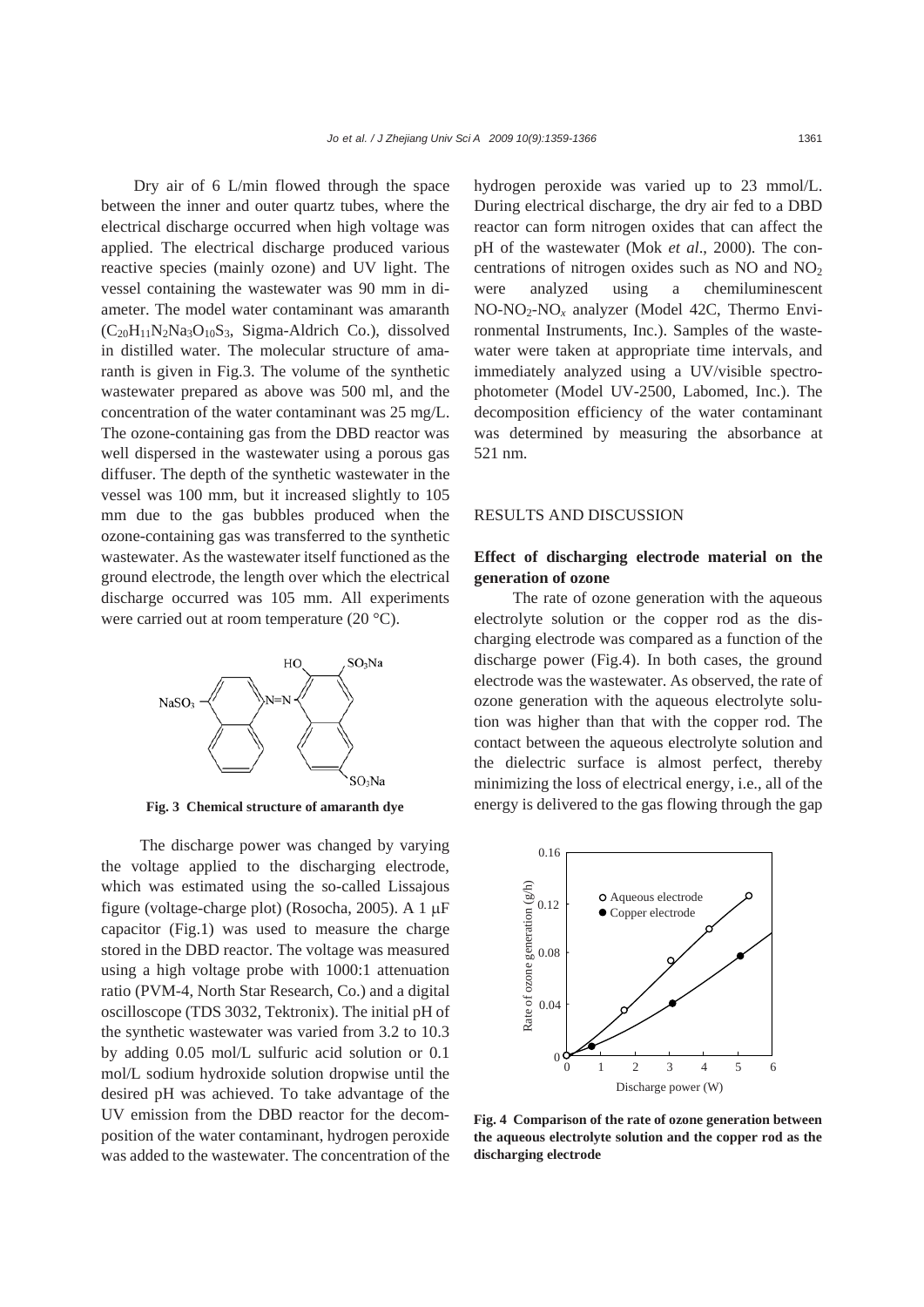between the inner and outer quartz tubes. The difference in the discharge mode may also explain the results in Fig.4. The barrier discharge occurred in a form of glow-like discharge when the aqueous electrolyte solution was used (Fig.5a). However, typical filamentary barrier discharge was observed with the copper electrode (Fig.5b). It is believed that uniformly distributing the energy over the discharge region is more favorable than transferring it to the scattered discharging filaments with respect to ozone generation. Yoshioka and Shoyama (2006) showed that the energy yield for the removal of NO was higher with a glow-like discharge mode than that with a filamentary discharge, which agrees with this study.



**Fig.5 Photographs of the barrier discharge with the aqueous electrolyte solution electrode (a) and with the copper electrode (b)** 

Fig.6 shows the effect of the concentration of sodium chloride in the aqueous solution filling the inner quartz tube on the rate of ozone generation and the discharge power when the voltage was 29.5 kV. It is expected that the increase in the concentration of the electrolyte should decrease the electrical resistance of the aqueous solution. However, the change in the concentration of electrolyte in this experimental range did not affect the rate of ozone generation. This result may be attributed to the high electrical resistance of the discharge gap. Although the gas flowing through the DBD reactor is slightly conductive when high voltage is applied, the resistance of the discharge gap is much higher than that of the aqueous electrolyte solution, i.e., the overall resistance is dominated by that of the discharge gap. Thus, the change in the concentration of the electrolyte in the aqueous solution electrode cannot significantly affect the rate of ozone generation.



**Fig.6 Effect of the concentration of sodium chloride in the aqueous electrolyte solution on the rate of ozone**

#### **Effect of discharge power on the decomposition of the contaminant**

The rate of ozone generation mainly depends on the discharge power, which eventually affects the decomposition of the water contaminant (Mok and Jo, 2006). The relation between the decomposition efficiency and the discharge power is shown in Fig.7. The decomposition efficiency (DE) is defined as

$$
DE = \frac{A_0 - A}{A_0} \times 100\%,\tag{1}
$$

where *A* is the absorbance at 521 nm and the subscript 0 indicates the initial condition. In this experiment, the discharge power was changed from 1.7~5.3 W by varying the voltage applied to the discharging electrode (aqueous electrolyte solution). As shown in Fig.4, the rate of ozone generation was 0.035~0.126 g/h at 1.7~5.3 W. The ozone transferred to the wastewater can be decomposed to produce hydroxyl radicals that are a strong oxidative species. The reactions related to the decomposition of ozone dissolved in water may be summarized as follows (Staehelin *et al*., 1984; Khraisheh, 2003):

$$
OH^{-} + O_{3} \rightarrow O_{2}^{-} + HO_{2}, \tag{2}
$$

$$
O_2^- + O_3 \to O_3^- + O_2,\tag{3}
$$

$$
O_3^- + H^+ \to OH \cdot + O_2,\tag{4}
$$

$$
\text{OH} \cdot + \text{O}_3 \rightarrow \text{HO}_2 + \text{O}_2,\tag{5}
$$

$$
HO_2 \to O_2^- + H^+. \tag{6}
$$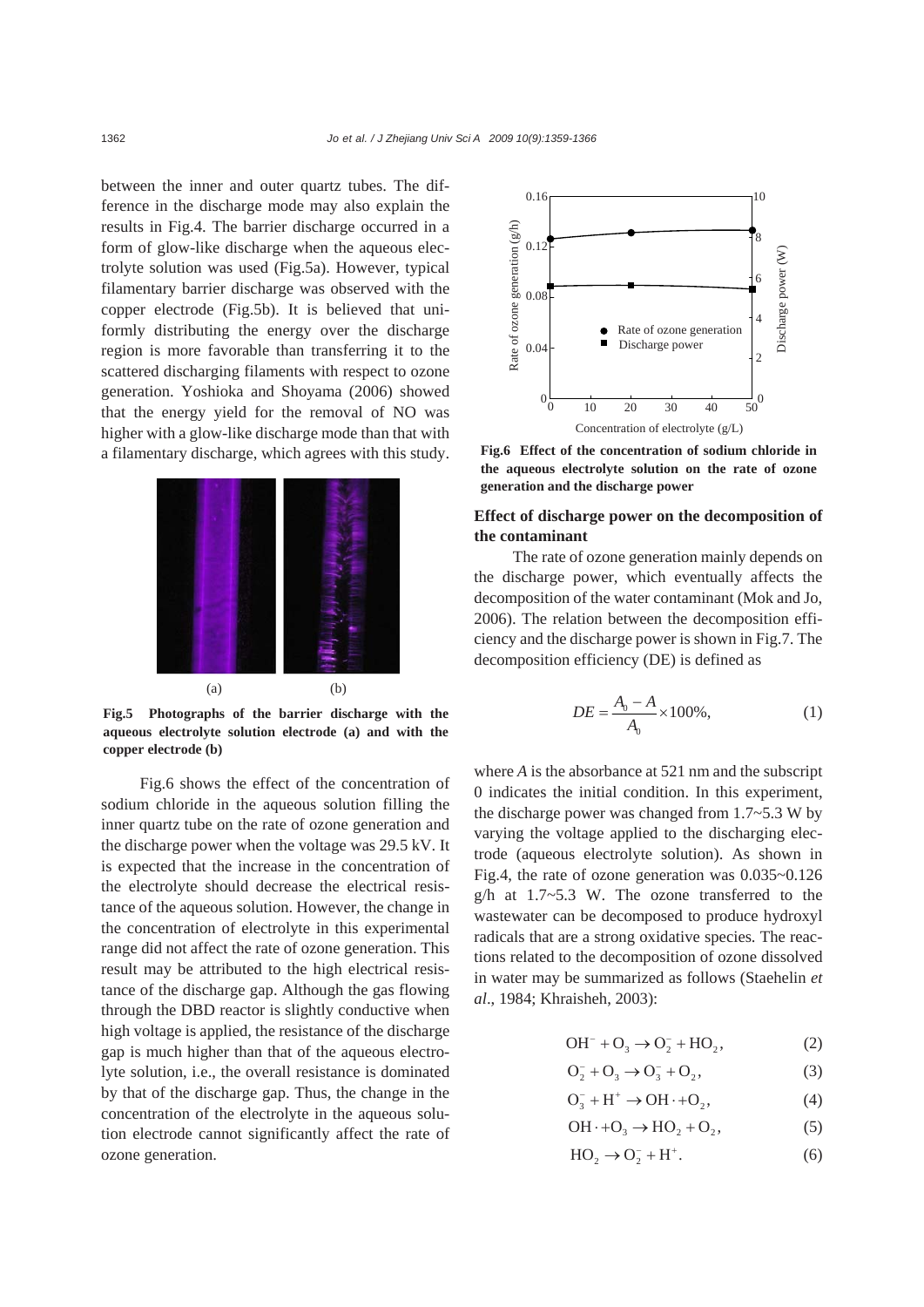The hydroxyl radical (OH⋅) and perhydroxyl radicals  $(HO<sub>2</sub>)$  formed by reactions Eqs.(2)~(6) can oxidize the water contaminant to inorganic compounds and smaller molecules. Also, the ozone fed to the wastewater can react directly with the water contaminant at the gas-liquid interface. The increase in the discharge power increased the decomposition efficiency (Fig.7). When the discharge power was 1.7 W, the decomposition efficiency was only 30% at 60 min, but when the discharge power was increased to 5.3 W, almost 100% decomposition efficiency was obtained in 30 min.



**Fig.7 Effect of the discharge power on the decomposition of the water contaminant by ozone (initial pH of the wastewater: 3.2)**

#### **Effect of pH on the decomposition of the contaminant**

As shown in reactions Eqs. $(2)~(6)$ , the pH value of the wastewater affects the formation of hydroxyl radicals resulting from the decomposition of ozone. Fig.8 shows the effect of the initial pH on the decomposition of the water contaminant. The initial pH was varied from 3.2~10.3 using sulfuric acid or sodium hydroxide. The concentration of ozone transferred to the wastewater was fixed at 0.126 g/h. According to (Staehelin *et al*., 1984; Khraisheh, 2003), hydroxyl anions (OH<sup>−</sup> ) initiate the decomposition of ozone in water, and thus the higher the concentration of hydroxyl anions, the faster the rate of decomposition of organic compounds. The decomposition efficiency defined by Eq.(1) did not greatly depend on the initial pH in the range of 3.2~6.9 (Fig.8). However, the decomposition efficiency abruptly increased when the initial pH of the wastewater was increased to basic

levels, i.e., 8.2 or 10.3. This result is obviously caused by the increase in the concentration of hydroxyl anions that initiate the decomposition of ozone.



**Fig.8 Effect of the initial pH on the decomposition of the water contaminant by ozone (discharge power: 5.3 W)** 

Fig.9 presents the variation in the pH value with elapsed time, which was measured under the same experimental conditions as in Fig.8. As observed, the pH value decreased to some extent for the first 10 min of operation and then stabilized. The decrease in the pH value may be explained by the formation of nitrogen oxides in the DBD reactor. When dry air is used as the feed gas for the generation of ozone, the following reactions occur to produce nitrogen oxides (Sathiamoorthy *et al*., 1999; Mok *et al*., 2000):

$$
O_2 + e \rightarrow 2O,\tag{7}
$$

$$
N_2 + O \rightarrow NO + N, \tag{8}
$$

$$
N_2 + e \rightarrow 2N, \tag{9}
$$

$$
N+O_2 \longrightarrow NO+O,\tag{10}
$$

$$
NO+O \rightarrow NO_2,\tag{11}
$$

$$
NO+O_3 \rightarrow NO_2+O_2, \tag{12}
$$

where e denotes high-energy electrons produced by the electrical discharge. In Fig.10, the concentrations of nitrogen oxides such as  $NO$  and  $NO<sub>2</sub>$  measured at the outlet of the DBD reactor are given as a function of the discharge power. Since reactions Eqs.(11) and (12) are fast, NO formed by reactions Eqs. $(8)$  ~ $(10)$ are easily oxidized to  $NO<sub>2</sub>$ . As shown, the concentration of NO was negligible, and the concentration of  $NO<sub>2</sub>$  increased with the discharge power. When the gas from the DBD reactor is transferred to the wastewater,  $NO<sub>2</sub>$  coexisting with ozone is dissolved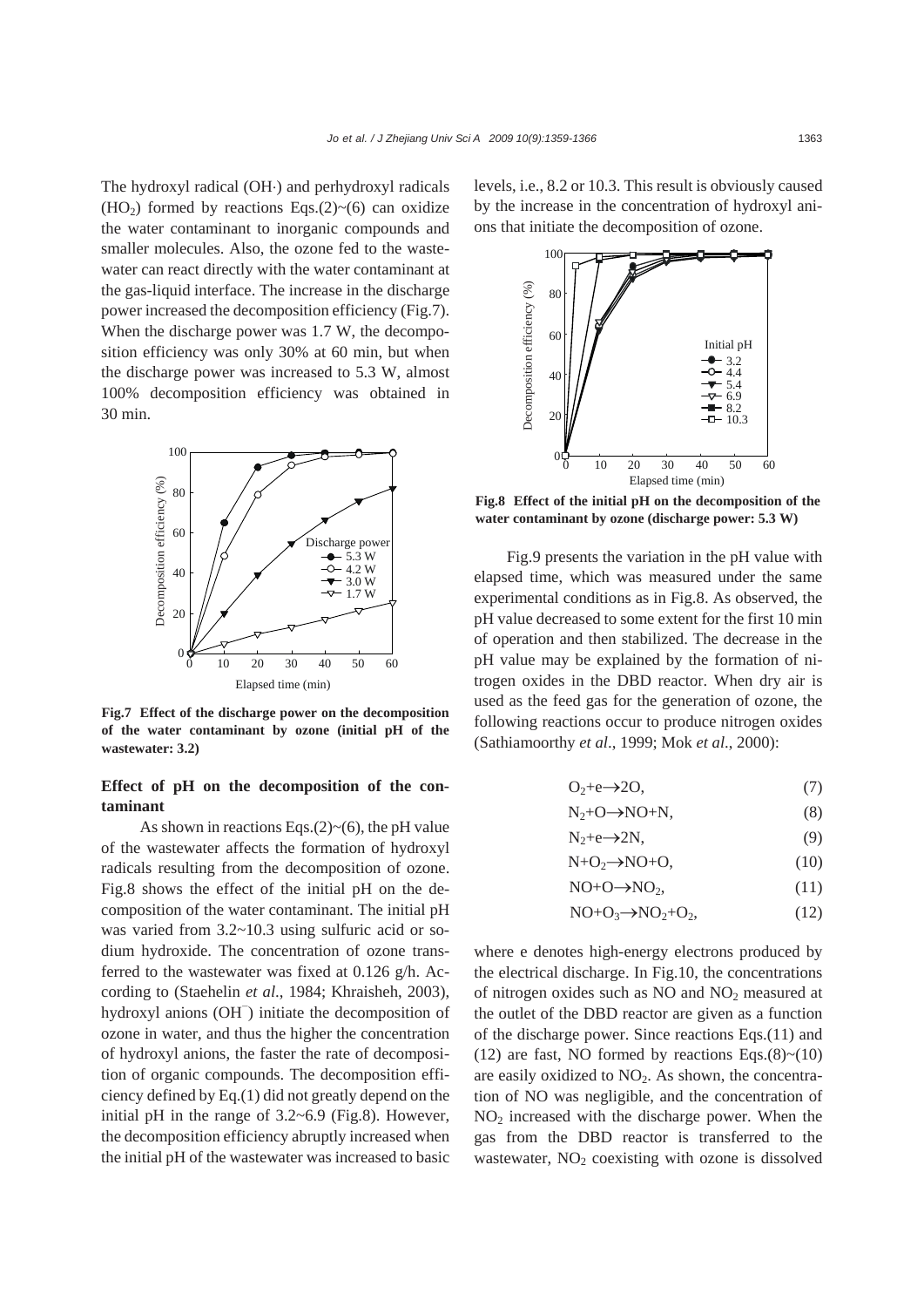to form nitric acid and nitrous acid:

$$
2NO2 + H2O \rightarrow HNO2 + HNO3, \t(13)
$$

$$
HNO_2 \rightarrow H^+ + NO_2^-, \tag{14}
$$

$$
HNO3 \to H+ + NO3-.
$$
 (15)

Reactions Eqs. $(13)$ ~ $(15)$  decrease the pH value of the wastewater.



**Fig.9 Variations of the pH values with the elapsed time (discharge power: 5.3 W)** 



Fig.10 Concentrations of NO and NO<sub>2</sub> formed in the **DBD reactor** 

#### **Decomposition of the contaminant in the presence of hydrogen peroxide**

The decomposition efficiencies obtained with (1) UV alone, (2) UV+H<sub>2</sub>O<sub>2</sub>, (3) O<sub>3</sub> alone, and (4)  $UV+H<sub>2</sub>O<sub>2</sub>+O<sub>3</sub>$  were compared (Fig.11). In the cases of UV alone and  $UV+H<sub>2</sub>O<sub>2</sub>$ , the ozone-containing gas from the DBD reactor was not fed to the wastewater.

Instead, dry air of 6 L/min was fed directly to the wastewater through the porous gas diffuser. A negligible amount of the water contaminant was decomposed with UV alone (Fig.11). The effect of the UV emission on the decomposition of the water contaminant can be enhanced in the presence of hydrogen peroxide, because UV can form hydroxyl radicals by cleaving the bond HO-OH as follows (Behnajady *et al*., 2004; Muruganandham and Swaminathan, 2004):

$$
H_2O_2 + hv \to OH \cdot + OH \cdot.
$$
 (16)

As expected, the UV light in the presence of hydrogen peroxide (concentration: 1 mmol/L) was able to degrade the water contaminant, which obviously resulted from reaction Eq.(16). Furthermore, the effect of the UV emission can be maximized by introducing a photocatalyst that can promote the formation of hydroxyl radicals (Mok *et al*., 2007). In the case of  $O_3$  alone, the rate of the decomposition was very fast, compared to the cases of UV alone and  $UV+H<sub>2</sub>O<sub>2</sub>$ , indicating that ozone fed to the wastewater controlled the overall decomposition rate. When hydrogen peroxide of 1 mmol/L was used together with ozone (case (4)), further enhancement of decomposition was observed.



**Fig.11 Comparison of the decomposition efficiencies obtained with (1) UV alone, (2) UV+H<sub>2</sub>O<sub>2</sub>, (3) O<sub>3</sub> alone,** and (4)  $UV+H_2O_2+O_3$  (discharge power: 4.2 W, initial pH **of the wastewater: 3.2)** 

As described above, the addition of hydrogen peroxide can enhance the decomposition of the water contaminant by forming hydroxyl radicals. However, it should be noted that excess hydrogen peroxide may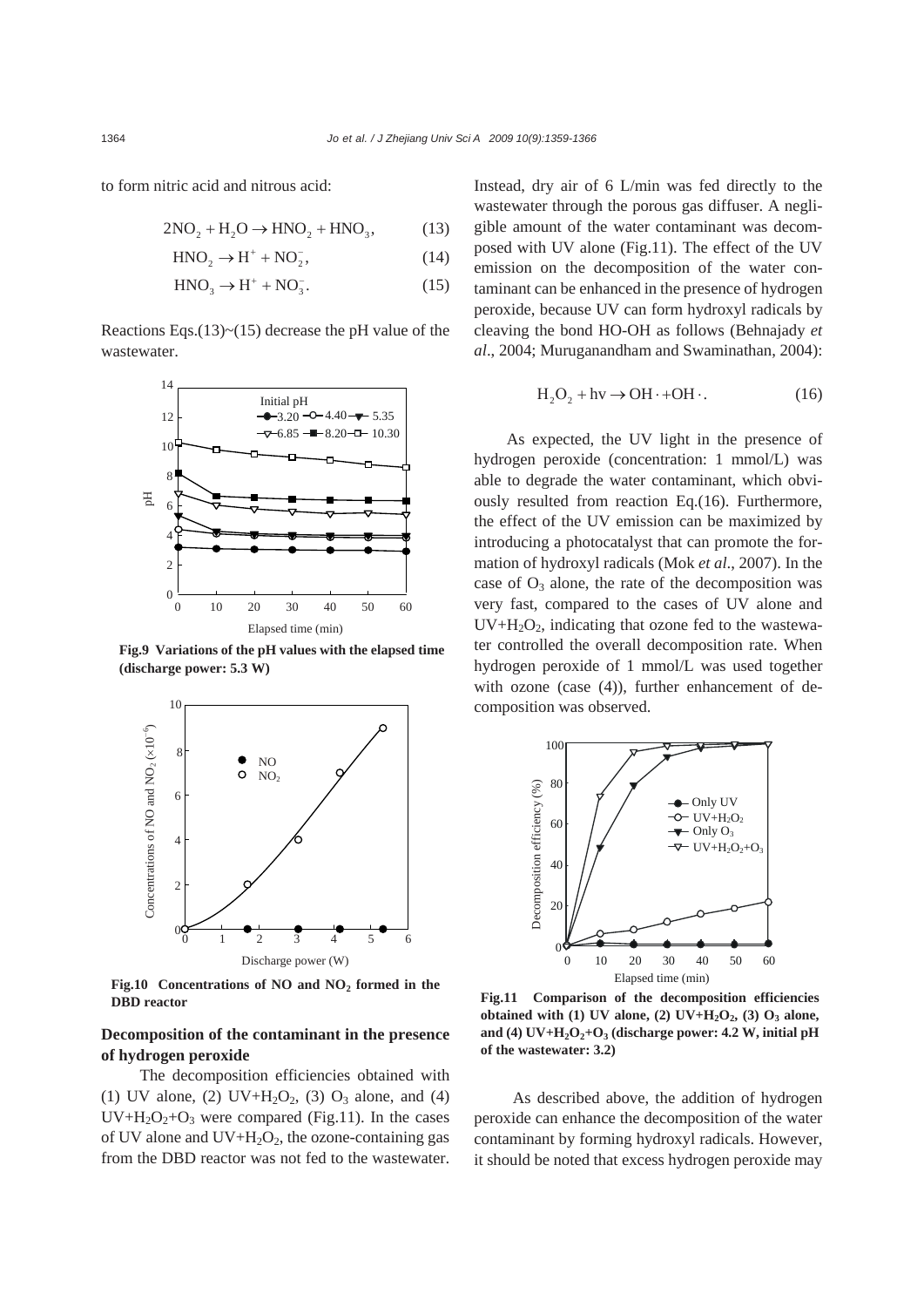act as a scavenger of hydroxyl radicals, i.e., there exists an optimal hydrogen peroxide concentration in terms of the decomposition efficiency. For example, the reaction of hydrogen peroxide with hydroxyl radicals forms perhydroxyl radicals as follows (Zhang *et al*., 2003; Pekakis *et al*., 2006):

$$
H_2O_2 + OH \rightarrow HO_2 + H_2O. \tag{17}
$$

Perhydroxyl radicals formed in reaction Eq.(17) are much less reactive than hydroxyl radicals. The oxidation potentials of hydroxyl radicals and perhydroxyl radicals are 2.8 V and 1.7 V, respectively (Sun *et al*., 1997; Lawton and Robertson, 1999). Thus, the conversion of hydroxyl radicals into perhydroxyl radicals by reaction Eq.(17) decreases the rate of the decomposition. The optimal concentration of hydrogen peroxide may depend on several parameters, including the UV intensity, the concentration of the water contaminant, the chemical structure of the water contaminant, etc. Fig.12 shows the effect of the concentration of hydrogen peroxide on decomposition efficiency. For this experiment, the discharge power was fixed at 4.2 W, and at this discharge power the rate of ozone generation was 0.0983 g/h. As shown, there was an optimal concentration of hydrogen peroxide for the decomposition of the water contaminant. The increase in the concentration of hydrogen peroxide up to 1 mmol/L enhanced decomposition efficiency, but further increase brought about a contrary effect.



**Fig.12 Effect of the concentration of hydrogen peroxide added to the wastewater on the decomposition of the**  water contaminant by UV plus  $O_3$  (discharge power:  $4.2$ ) **W, initial pH of the wastewater: 3.2)** 

### **CONCLUSION**

The present study investigated the in-situ production of ozone and UV light using a DBD reactor consisting of water-filled dielectric tube electrodes. The DBD reactor was energy-efficient for the production of ozone, not only because the loss of the electrical energy was minimized by the perfect contact between the aqueous electrode and the dielectric surface, but also because the wastewater used as the ground electrode acted as the cooling medium of the DBD reactor. The present wastewater treatment system is capable of decomposing the contaminant in two pathways, i.e., the DBD-induced ozonation and UV emission, and was found to be a very effective method. The decomposition efficiency of the contaminant amaranth was higher in a basic than that in an acidic pH range. The pH value of the wastewater tended to decrease with the operation time due to the formation of nitrogen oxides in the DBD reactor. The addition of hydrogen peroxide to the wastewater enhanced the decomposition of the water contaminant, but excess hydrogen peroxide resulted in an adverse effect on decomposition.

#### **References**

- Behnajady, M.A., Modirshahla, N., Shokri, M., 2004. Photodestruction of Acid Orange 7 (AO7) in aqueous solutions by  $UV/H<sub>2</sub>O<sub>2</sub>$ : influence of operational parameters. *Chemosphere*, **55**(1):129-134. [doi:10.1016/j.chemosphere.2003.10.054]
- Burlica, R., Kirkpatrick, M.J., Locke, B.R., 2006. Formation of reactive species in gliding arc discharges with liquid water. *Journal of Electrostatics*, **64**(1):35-43. [doi:10. 1016/j.elstat.2004.12.007]
- Daneshvar, N., Rabbani, M., Modirshahla, N., Behnajady, M.A., 2004. Critical effect of hydrogen peroxide concentration in photochemical oxidative degradation of C.I. Acid Red 27 (AR27). *Chemosphere*, **56**(10):895-900. [doi:10.1016/j.chemosphere.2004.06.001]
- Deutsch, J.C., 1998. Ascorbic acid oxidation by hydrogen peroxide. *Analytical Biochemistry*, **255**(1):1-7. [doi:10.1006/abio.1997.2293]
- Dors, M., Mizeraczyk, J., Mok, Y.S., 2006. Phenol oxidation in aqueous solution by gas phase corona discharge. *Journal of Advanced Oxidation Technologies*, **9**(2): 139-143.
- Getoff, N., 2001. Comparison of radiation and photoinduced degradation of pollutants in water: synergistic effect of  $O_2$ , O3 and TiO2. *Research on Chemical Intermediates*, **27**(4):343-358. [doi:10.1163/156856701104202228]
- Gulkaya, I., Surucu, G.A., Dilek, F.B., 2006. Importance of